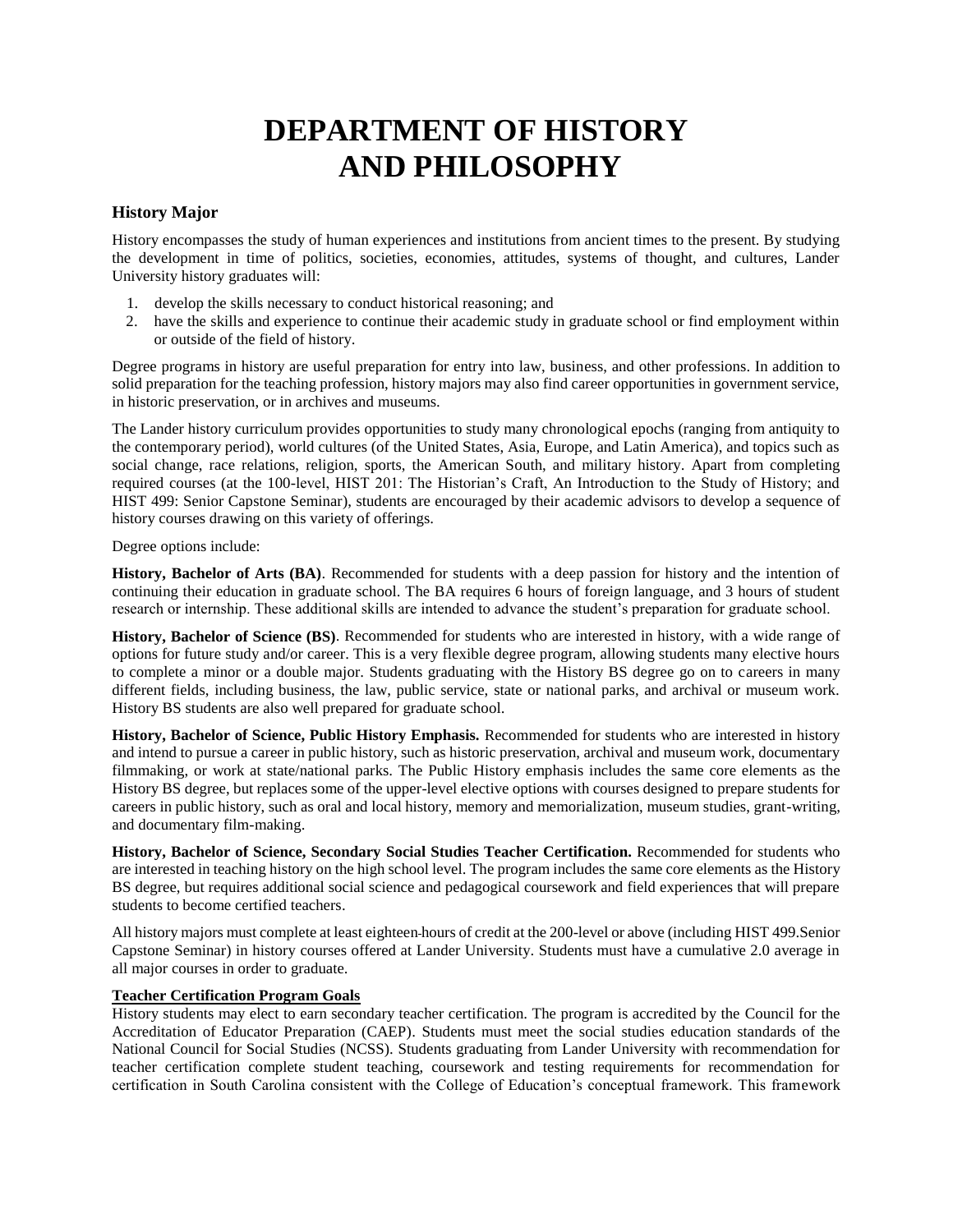provides direction for programs, courses, teaching and teacher candidate assessment. The framework is built on the conceptual model of the "Professional Educator" as one who demonstrates these Learner Outcomes.

The Professional Educator

- 1. integrates content knowledge and skills of scholarly inquiry to teach all students;
- 2. plans, provides and assesses learning experiences that are supported by research, knowledge of best practice and professional standards;
- 3. communicates and collaborates with diverse populations (students, educators, families and community members) exhibiting professional behaviors and dispositions; and
- 4. engages in reflection and professional development to foster student learning and inform instructional decisions.

## **Student Eligibility**

## **Students enrolled in Secondary (History, English, Chemistry, Mathematics) or PK-12 (PE, Art, Music):**

## **Initial Level (First Year)**

- 1. Participate in initial Advising and Induction.
- 2. Take PRAXIS Core or exempt with 22 ACT or 1100 SAT score.
- 3. Demonstrate professional behaviors and dispositions\* at all times.
- 4. Maintain a 3.0 GPA in all professional courses; achieve a grade of "B" or higher in each field experience; achieve a grade of "C" or higher in specified social science courses (see the Program of Study); achieve a grade of "C" or higher in all EDUC, ECED, and SPED courses (see catalog for further details, including each department's GPA requirements within the specific content area).

### **Provisional Level (Second Year)**

- 1. Complete Initial Level requirements.
- 2. Complete a SLED check.
- 3. Demonstrate professional behaviors and dispositions\* at all times.
- 4. Obtain a minimum 2.75 GPA on Lander coursework; maintain a 3.0 GPA in all professional courses; achieve a grade of "B" or higher in each field experience; achieve a grade of "C" or higher in specified social science courses (see the Program of Study); achieve a grade of "C" or higher in all EDUC, and SPED courses (see catalog for further details, including each department's GPA requirements within the specific content area).
- 5. Pass PRAXIS Core or exempt with 22 ACT or 1100 SAT score.
- 6. Successfully complete an (during the spring semester) oral interview with Teacher Education faculty.
- 7. Successfully complete other reviews as required by departments in specific content areas.

#### **Formal Level (Third Year)**

- 1. Complete Provisional Level requirements.
- 2. Demonstrate professional behaviors and dispositions\* at all times.
- 3. Obtain a minimum 2.75 GPA on Lander coursework; maintain a 3.0 GPA in all professional courses; achieve a grade of "B" or higher in each field experience; achieve a grade of "C" or higher in specified social science courses (see the Program of Study); achieve a grade of "C" or higher in all EDUC, and SPED courses (see catalog for further details, including each department's GPA requirements within the specific content area).
- 4. Successfully complete departmental requirements for PRAXIS II.
- 5. Successfully complete other departmental requirements, reviews, projects, or milestones.

#### **Candidate Level (Fourth Year)**

- 1. Complete Formal Level requirements.
- 2. Complete FALS requirements before student teaching semester.
- 3. Enter candidacy with formal admission to the teacher education program.
- 4. Demonstrate professional behaviors and dispositions\* at all times.
- 5. Obtain a minimum 2.75 GPA on Lander coursework; maintain a 3.0 GPA in all professional courses; achieve a grade of "B" or higher in each field experience; achieve a grade of "C" or higher in specified social science courses (see the Program of Study); achieve a grade of "C" or higher in all EDUC, and SPED courses (see catalog for further details, including each department's GPA requirements within the specific content area).
- 6. Successfully complete departmental requirements for PRAXIS II.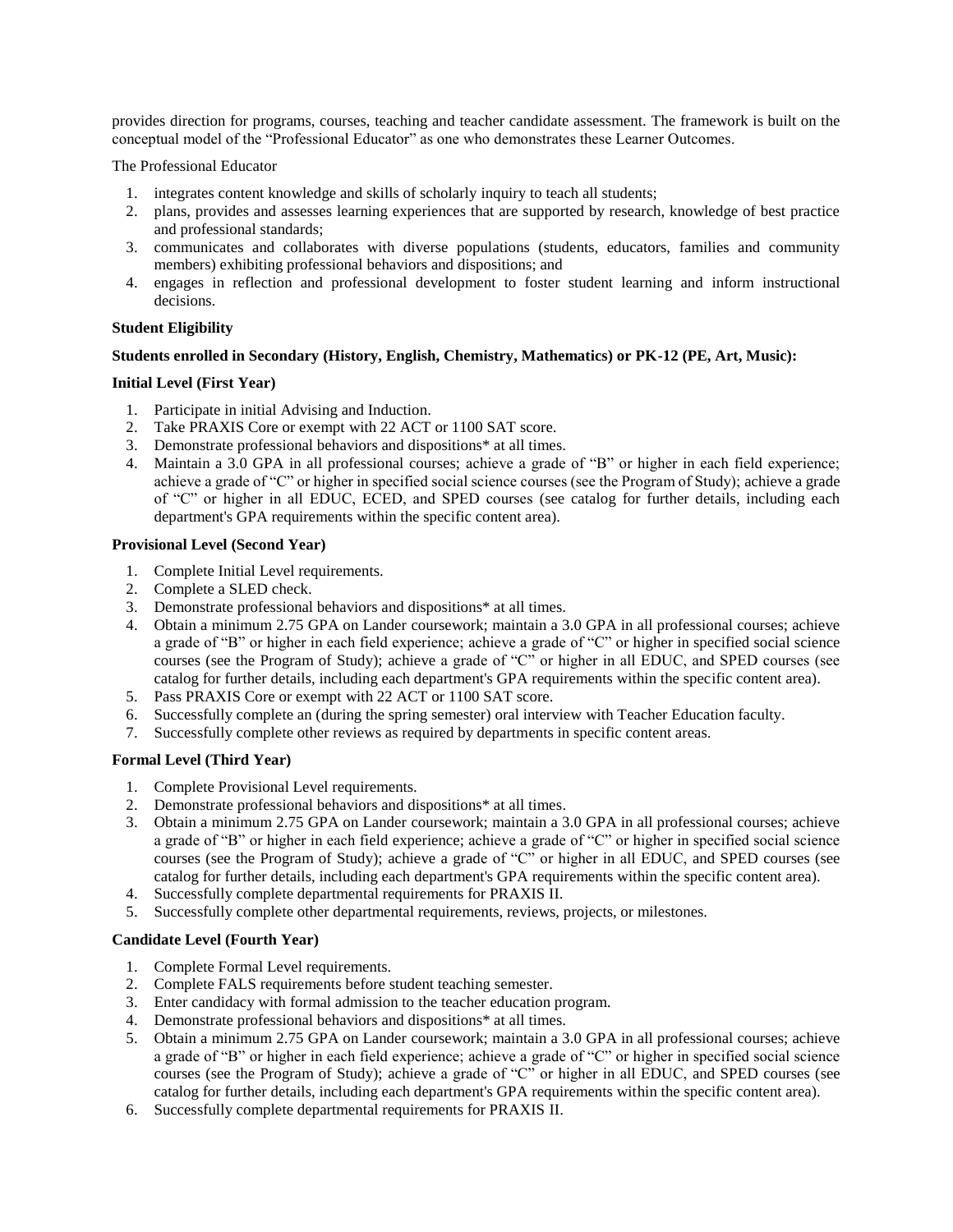7. Successfully complete other departmental requirements, reviews, projects, or milestones.

Students not meeting one or more of the requirements will not progress to Candidate Status.

\*In order to ensure the quality of the Teacher Education program, Teacher Candidates who exhibit unacceptable dispositions may be removed from the program. Procedures for candidate removal are outlined within the Department of Teacher Education handbook.

## **Ethics Minor**

Ethics has been a major focus of study for philosophers since antiquity, and is, today, the most highly discussed and researched area in philosophy. Minoring in ethics supplies an excellent pre-professional endorsement for any major. Its focused coursework in critical thinking, ethical project design, the foundations of moral theory, and the study of contemporary moral dilemmas especially complements majors involving managerial, professional or social justice careers. Lander's minor in ethics is unique in requiring completion of an ethical advocacy project-course, in addition to a broad array of applied and foundational courses that can be mixed and matched to suit individual preference. The Ethics minor is open to all students except those minoring in Philosophy.

The program consists of 15 semester hours across a variety of disciplines, to include:

Category A: Philosophy Core Courses (6 credit hours) PHIL 203: Ethical Advocacy PHIL 205: Contemporary and Moral Dilemmas Category B: Foundational Courses in Ethics (3 to 6 credit hours)\* PHIL 302: Ethics PHIL 325: Bioethics PHIL 341: Topics in Philosophy (with a focus on Ethics) HONS 292: Honors Topics in Philosophy and Religion (with focus on Ethics) If HONS 292 is cross-listed with PHIL 341 it cannot be counted as an additional three hours. Category C: Disciplines: (3 to 6 credit hours)\* BUSI 351: Business Ethics CRIM 350: Ethics in Criminology and Criminal Justice ES 301: Introduction to Environmental Science I ES 314: Cultural Perspectives on Global Climate Change HUS 337: Crisis Intervention and Prevention MEDIA 421: Seminar in Media Law and Ethics NURN 373: Spirituality in Nursing POLS 312: Civil Rights and Civil Liberties POLS 325: International Conflict and Terrorism PSYC 405: Death and Dying SPED 223: PreK-12 Students with Diverse Learning Needs SOCI 322: Sociology of Mental Health SOCI 331: Deviance and Social Control SOCI 361: Sociology of Aging SOCI 389: Cultures of Violence RELI 441: Special Topics in Religion (with a focus on Ethics)

\*If students select 6 credit hours from Category B or C, they must select 3 credit hours from the other category.

#### **History Minor**

| A minor in History consists of 18 credit hours distributed as follows:                          |    |
|-------------------------------------------------------------------------------------------------|----|
| 100-level History Courses                                                                       | n  |
| 200-level or higher History Courses*                                                            | 12 |
| <b>TOTAL</b>                                                                                    | 18 |
| $*$ Students can count only ang $3$ credit bour $200$ layed bistory course toward completion of |    |

\*Students can count only one 3-credit hour 200-level history course toward completion of the minor.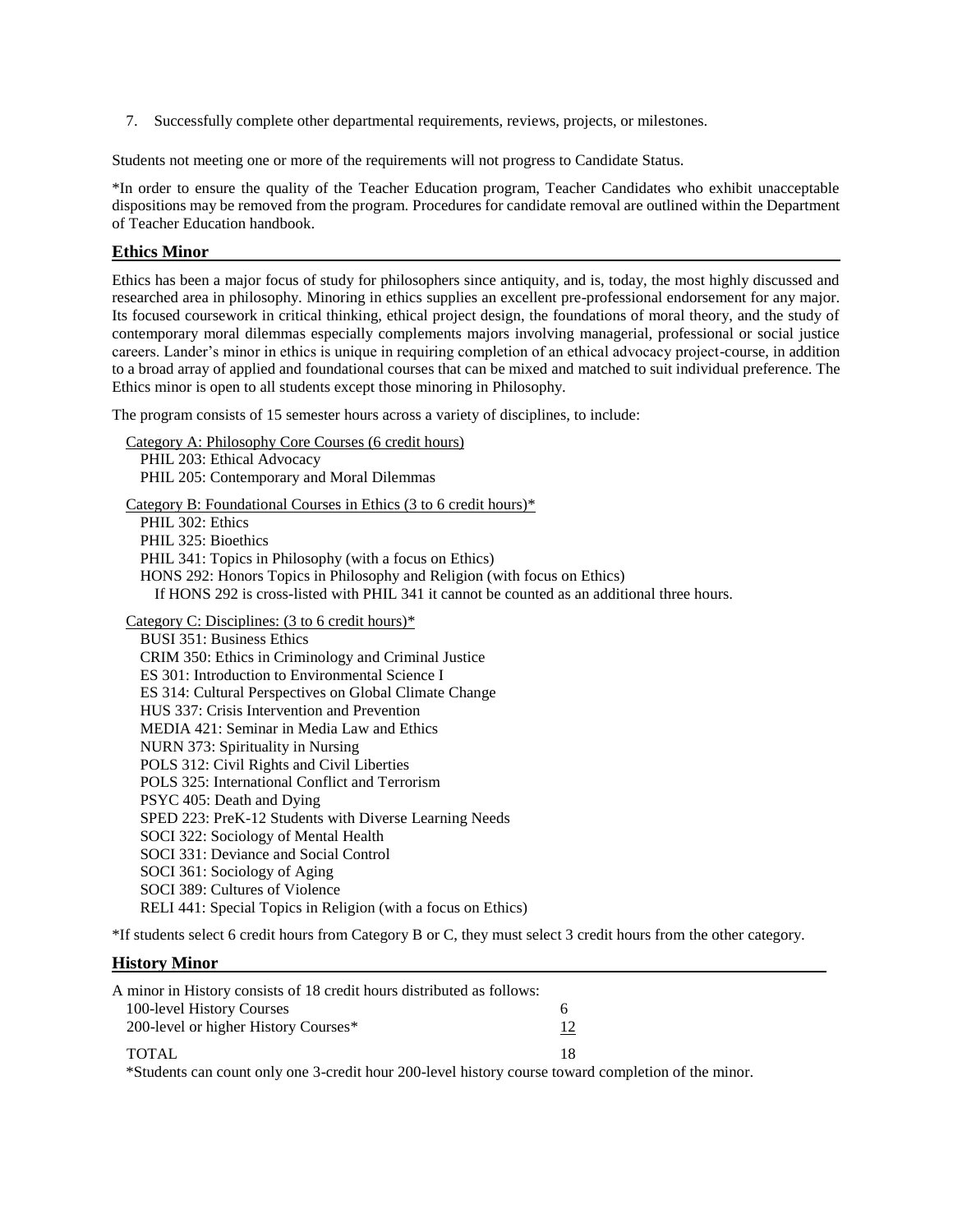## **International Studies Minor**

The objective of the minor in international studies is to learn about the contemporary world (i.e., post-1900) and the relationship of the United States to the world. Students will be exposed to major international issues and challenges as well as to cross-cultural and cross-disciplinary perspectives. Students pursuing the minor are encouraged to participate in Lander's approved study abroad programs, although this is not a requirement for completion of the minor. For details, refer to pages 57-58.

#### **Philosophy Minor**

The minor in philosophy not only emphasizes the acquisition of methodological skills used in many separate academic disciplines but also emphasizes inquiry into, and reflection upon, the knowledge and value-structures inherent in intellectual problems and texts. Students in the minor program will (1) learn to investigate critically the major areas of philosophy including logic, value theory, and theories of knowledge and reality and (2) learn to apply their reasoning abilities in critical reading, thinking, and writing.

Students minoring in philosophy should (1) acquire the methods necessary to read, think critically and write about subjects in the humanities, social sciences, and sciences, (2) understand and be able to employ ethical concepts and theories of moral philosophy, and (3) be conversant with the major problems and historical development of philosophical inquiry.

The philosophy minor consists of 18 credit hours with the following distribution:

| A. Area Studies in Philosophy (12 credit hours required; 18 credit hours allowed): |       |  |
|------------------------------------------------------------------------------------|-------|--|
| PHIL 102: Introduction to Philosophy                                               |       |  |
| PHIL 103: Introduction to Logic                                                    |       |  |
| PHIL 203: Ethical Advocacy                                                         |       |  |
| PHIL 205: Contemporary Moral Dilemmas                                              |       |  |
| PHIL 302: Ethics                                                                   |       |  |
| PHIL 305: Philosophy of Religion                                                   |       |  |
| PHIL 309, Philosophy of Mind                                                       |       |  |
| PHIL 312: Asian Philosophy                                                         |       |  |
| PHIL 315: Existentialism                                                           |       |  |
| PHIL 325: Bioethics                                                                |       |  |
| PHIL 341: Topics in Philosophy                                                     |       |  |
| Subtotal, hours, Section A:                                                        | 12-18 |  |
|                                                                                    |       |  |

**B. Optional Cognate Courses** (cognate courses in other disciplines, no more than 6 credit hours for the philosophy minor; at least 3 credit hours is recommended):

| $p$ and $p$ and $q$ , at reast $p$ erectic hours is recommended. |         |
|------------------------------------------------------------------|---------|
| CRIM 350: Ethics in Criminology and Criminal Justice             |         |
| HIST 365: Religion and Warfare                                   |         |
| POLS 331: Political Philosophy                                   |         |
| RELI 301: Religious Cultures of the World                        |         |
| Subtotal, hours: Section B:                                      | $0 - 6$ |
| TOTAL                                                            |         |
|                                                                  |         |

## **Pre-Law Minor**

The pre-law minor has four groups of courses. Students must take both courses in the first group (Group A), both courses in the second group (Group B), two of the courses in the third group (Group C), and one of the courses in the last group (Group D). The first group consists of courses providing the most important skills a law student or lawyer needs. The second group consists of courses providing background knowledge helpful for law students or lawyers. The third group consists of the law courses offered at the undergraduate level. The fourth group consists of courses that explore specific issues or applications related to the study and practice of law. The pre-law minor consists of 21 credit hours. For details, refer to page 150.

## **Religion Minor**

The religion minor provides students with the opportunity to engage in a scholarly study of religion in a manner that places value on understanding the origins and meaning of religion in different cultures. The minor provides studies in the primary texts, histories, and founders of all of the world's major religions, with a focus on the comparative study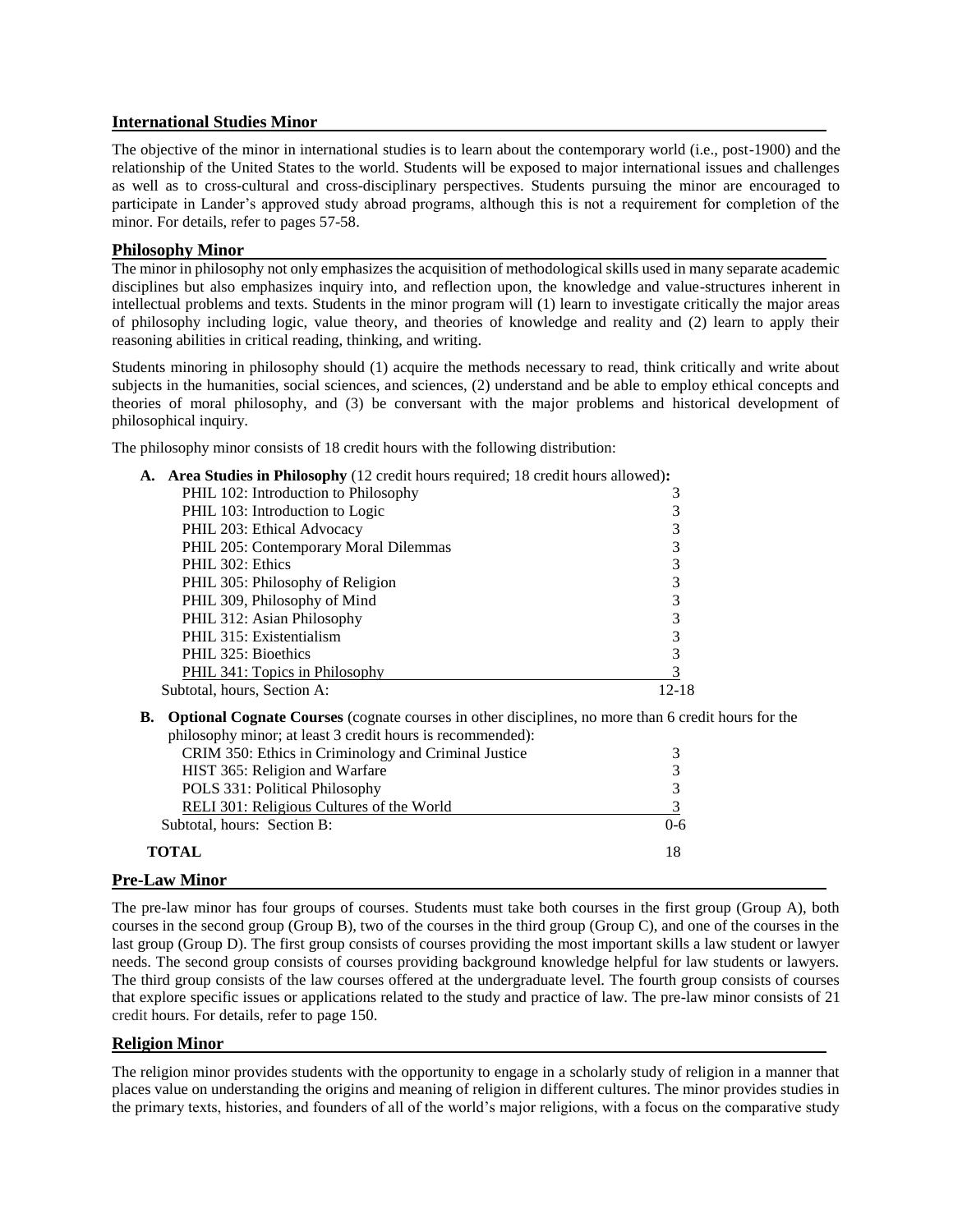of religion and the Judeo-Christian tradition. The minor is intended for students who have a general interest in the academic discipline of religious studies, particularly those interested in pursuing such studies in graduate school or at seminary, or who intend to pursue vocations where a knowledge of religion would be helpful.

The religion minor consists of 18 credit hours distributed as follows:

| <b>Core Required Courses:</b>                                    | credit hours |
|------------------------------------------------------------------|--------------|
| RELI 101: Sacred Texts and Ideas                                 | 3            |
| The Judeo-Christian Tradition (Choose one from the following)    | 3            |
| RELI 211: Introduction to the Hebrew Scriptures or               |              |
| RELI 212: Introduction to the New Testament                      |              |
| <b>TOTAL Core Courses</b>                                        | 6            |
| <u>Twelve credit hours from among the following:</u>             | 12           |
| HIST 363: World Christianity from 1500                           |              |
| HIST 365: Religion and Warfare                                   |              |
| PHIL 102: Introduction to Philosophical Inquiry                  |              |
| PHIL 305: Philosophy of Religion                                 |              |
| PHIL 312: Asian Philosophy                                       |              |
| RELI 211: Introduction to the Hebrew Scriptures                  |              |
| (If not taken to fulfill the Judeo-Christian Tradition category) |              |
| RELI 212: Introduction to the New Testament                      |              |
| (If not taken to fulfill the Judeo-Christian Tradition category) |              |
| RELI 301: Religious Cultures of the World                        |              |
| RELI 330: The Papacy                                             |              |
| RELI 441: Topics in Religion                                     |              |
| (May be repeated with different topics)                          |              |
| Total hours in the minor:                                        | 18           |

## **Public History Minor**

The Public History minor provides non-history majors with the opportunity to deepen their knowledge of history to help prepare them for possible careers in such areas as archives, museums, historic preservation, historic sites, and the National Parks Service. In order to have a sufficient foundation in American history, HIST 111 and HIST 112 are required. HIST 380: Introduction to Public History, another required course, helps students develop skills necessary for working in public history fields while exposing them to the various career options in that area. Students also select nine hours of elective courses related to the field of public history in which they would like to specialize.

The Public History minor is open to all students except those majoring or otherwise minoring in History.

The program consists of 15 credit hours, to include:

Required Courses (9 credit hours) HIST 111: United States History to 1877 HIST 112: United States History since 1877 HIST 380: Introduction to Public History

Public History Electives (9 credit hours)

HIST 385: Local and Oral History HIST 386: Memory and Memorialization HIST 409: Research in History (must be in a topic related to public history) HIST 442: Special Topics in Public History HIST 491: Public History Internship

## **Warfare, Military, and Diplomatic Studies Certificate**

The objective of this program is to provide students an opportunity to gain in-depth knowledge of both the history and current state of global warfare and diplomacy. Those who complete the program will master information and skills that are especially desirable for continued graduate study in history, or careers in: the military, the U.S. Department of State or other government offices, the National Park Service/state parks system, public history, civil service, or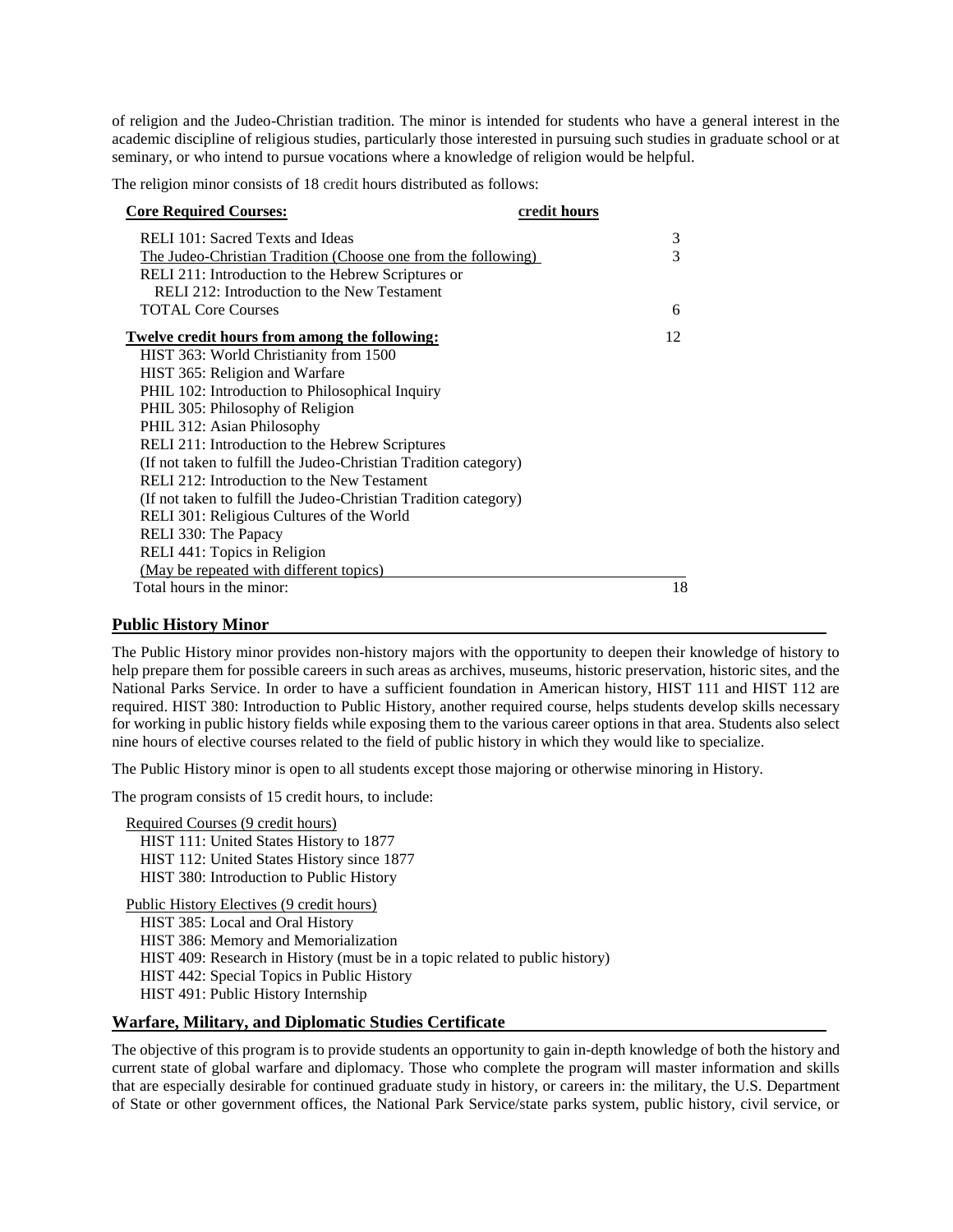public administration. Any Lander student may pursue the certificate in Warfare, Military, and Diplomatic Studies; it is not necessary that the student be a history major.

#### **Certificate Policy**

Because state law specifies that four-year degree-granting institutions may not offer undergraduate degrees lower than a baccalaureate, Lander University offers certificate programs to students who are required to either 1) already have completed a baccalaureate degree, and/or 2) be concurrently enrolled in a baccalaureate program at Lander University. In the event that a student completes the coursework for the certificate and does not graduate from Lander with a baccalaureate degree, the courses for the certificate will appear on the student's transcript, but the certificate will not be awarded.

The certificate requires 15 credit hours across a variety of disciplines and a written final comprehensive evaluation.

| Diplomatic History: (choose two from the following):                           | 6  |
|--------------------------------------------------------------------------------|----|
| HIST 347: The United States and the Cold War, 1945-1991                        |    |
| HIST 390: America's Rise to World Power: U.S. Foreign Relations, 1776-1912     |    |
| HIST 391: America as a World Power: U.S. Foreign Relations 1912 to the Present |    |
| HIST 392: Spies and Lies: The U.S. Espionage Establishment, 1942-1963          |    |
| *HIST 441: Special Topics in History (with focus on diplomacy)                 |    |
| Military History: (choose two from the following):                             | 6  |
| HIST 307: Vietnam: A Thousand Year Revolution                                  |    |
| HIST 311: Civil War and Reconstruction, 1850-1877                              |    |
| HIST 383: Warfare through the Ages                                             |    |
| *HIST 441: Special Topics in History (with focus on warfare)                   |    |
| Political Science, Philosophy or Religion: (choose one from the following):    | 3  |
| HIST 365: Religion and Warfare                                                 |    |
| POLS 325: International Conflict and Terrorism                                 |    |
| POLS 391: Homeland Security                                                    |    |
| POLS 445: American Foreign Policy                                              |    |
| PHIL 302: Ethics                                                               |    |
| *ENGL 401: Special Topics Seminar (with focus on diplomacy or warfare)         |    |
| *PHIL 341: Topics in Philosophy (with focus on diplomacy or warfare)           |    |
| *RELI 441: Topics in Religion (with focus on diplomacy or warfare)             |    |
| Total credit hours                                                             | 15 |

\*Special topics courses must be approved by an advisor to ensure they will meet the requirements for this certificate.

Students must earn a "C" or better in all courses and must pass the final written comprehensive evaluation to receive the Warfare, Military, and Diplomatic Studies certificate.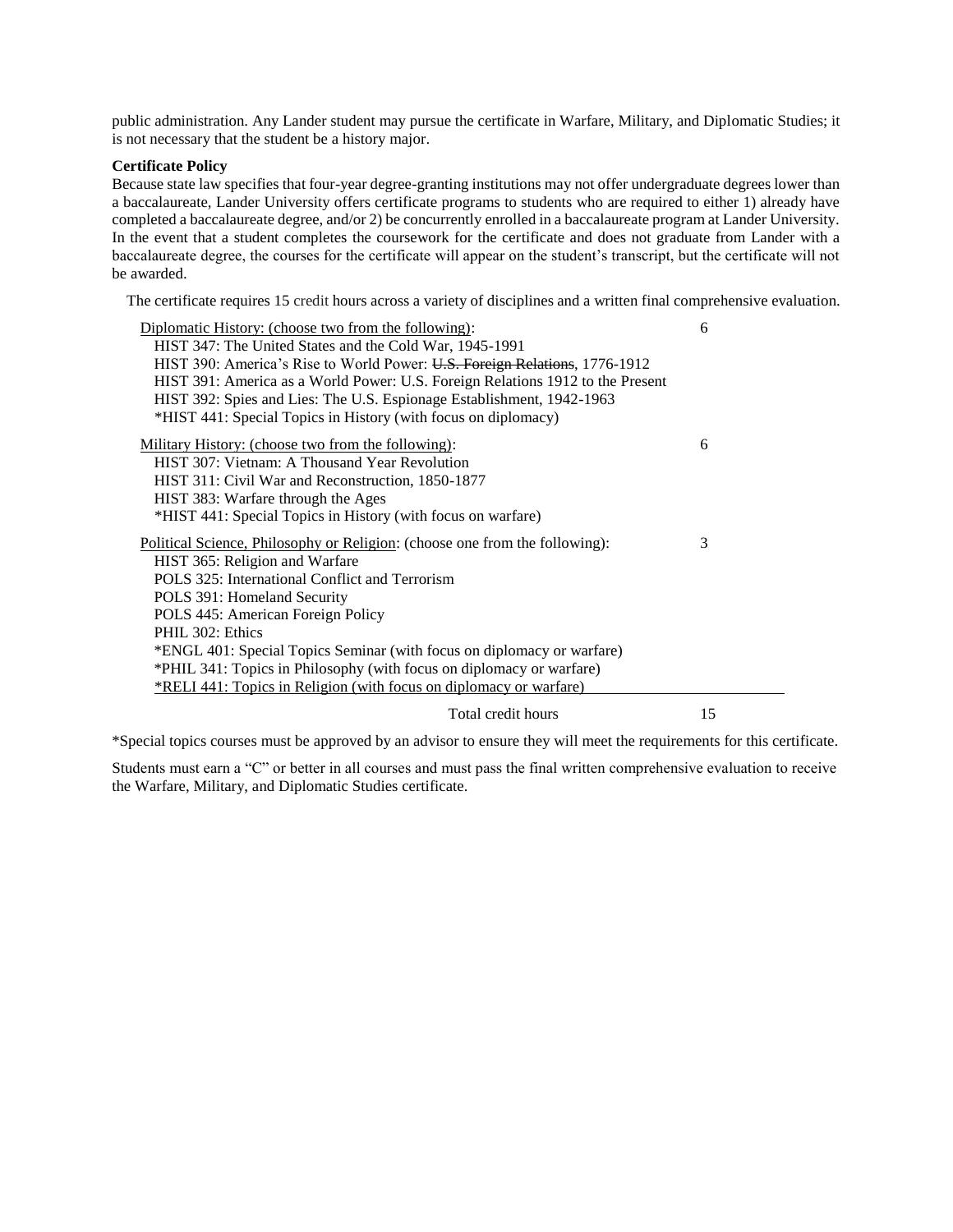## **DEGREE:** BACHELOR OF ARTS<br>MAJOR: HISTORY **MAJOR:**

|    |                                                                                                                                                                                                                                                                                                                           | Credit Hours   |
|----|---------------------------------------------------------------------------------------------------------------------------------------------------------------------------------------------------------------------------------------------------------------------------------------------------------------------------|----------------|
|    | UNIVERSITY REQUIREMENT                                                                                                                                                                                                                                                                                                    |                |
|    | FALS 101: Fine Arts and Lecture Series                                                                                                                                                                                                                                                                                    | $\overline{0}$ |
|    | <b>GENERAL EDUCATION REQUIREMENTS</b><br>(For approved courses, see the General Education: www.lander.edu/gen-ed.)                                                                                                                                                                                                        |                |
|    | A. Core Academic Skills (9 hours)<br>*ENGL 101: Writing and Inquiry I<br>*ENGL 102: Writing and Inquiry II<br><b>Mathematics</b>                                                                                                                                                                                          | 3<br>3<br>3    |
|    | <b>B.</b> Humanities and Fine Arts<br>(6 hours selected from 2 different disciplines)                                                                                                                                                                                                                                     | 6              |
|    | C. Behavioral and Social Perspectives<br>(6 hours selected from 2 different disciplines)                                                                                                                                                                                                                                  | 6              |
|    | D. Scientific and Mathematical Reasoning<br>(7 hours selected from 2 different disciplines, 1 lab science required)                                                                                                                                                                                                       | 7              |
| Е. | <b>Founding Documents of the United States</b><br>HIST 111: United States History to 1877 or<br>POLS 101: American National Government                                                                                                                                                                                    | 3              |
| F. | <b>World Cultures</b>                                                                                                                                                                                                                                                                                                     | 3              |
|    | G. LINK 101: Leadership, Involvement, Networking and Knowledge                                                                                                                                                                                                                                                            | 1              |
|    | LINK 101 is required of all new transfer students who have earned less than<br>24 credit hours of college-level work and all first-time freshmen                                                                                                                                                                          |                |
|    | TOTAL GENERAL EDUCATION REQUIREMENTS                                                                                                                                                                                                                                                                                      | 35             |
|    | If all of the General Education requirements are met and/or waived, and the credit<br>hours do not add up to at least 30, the General Education requirements are not<br>complete. If below 30, additional General Education courses from any category<br>must be taken until the total hours add up to at least 30 hours. |                |
|    | <b>MAJOR PROGRAM CORE REQUIREMENTS</b>                                                                                                                                                                                                                                                                                    |                |
|    | HIST 201: The Historian's Craft: An Introduction to the Study of History<br>HIST 499: Senior Capstone Seminar                                                                                                                                                                                                             | 3<br>3         |
|    | MAJOR PROGRAM ADDITIONAL REQUIREMENTS                                                                                                                                                                                                                                                                                     |                |
|    | <b>Introductory Courses</b> (choose 2 of the following courses)<br>HIST 101: Western Civilization (before 1600)<br>HIST 102: Western Civilization (1600-1918)<br>HIST 111: U.S. History to 1877<br>HIST 112: U.S. History since 1877<br>HIST 121: World Civilizations to 1600<br>HIST 122: World Civilizations since 1600 | 6              |
|    | Foreign Language (choose any 2 foreign language courses)                                                                                                                                                                                                                                                                  | 6              |
|    | <b>Student Research/Internship</b> (choose 3 hours from the following courses)<br>HIST 221: Undergraduate Research in History (1 hr.)<br>HIST 407, HIST 408, HIST 409: Research in History                                                                                                                                | 3              |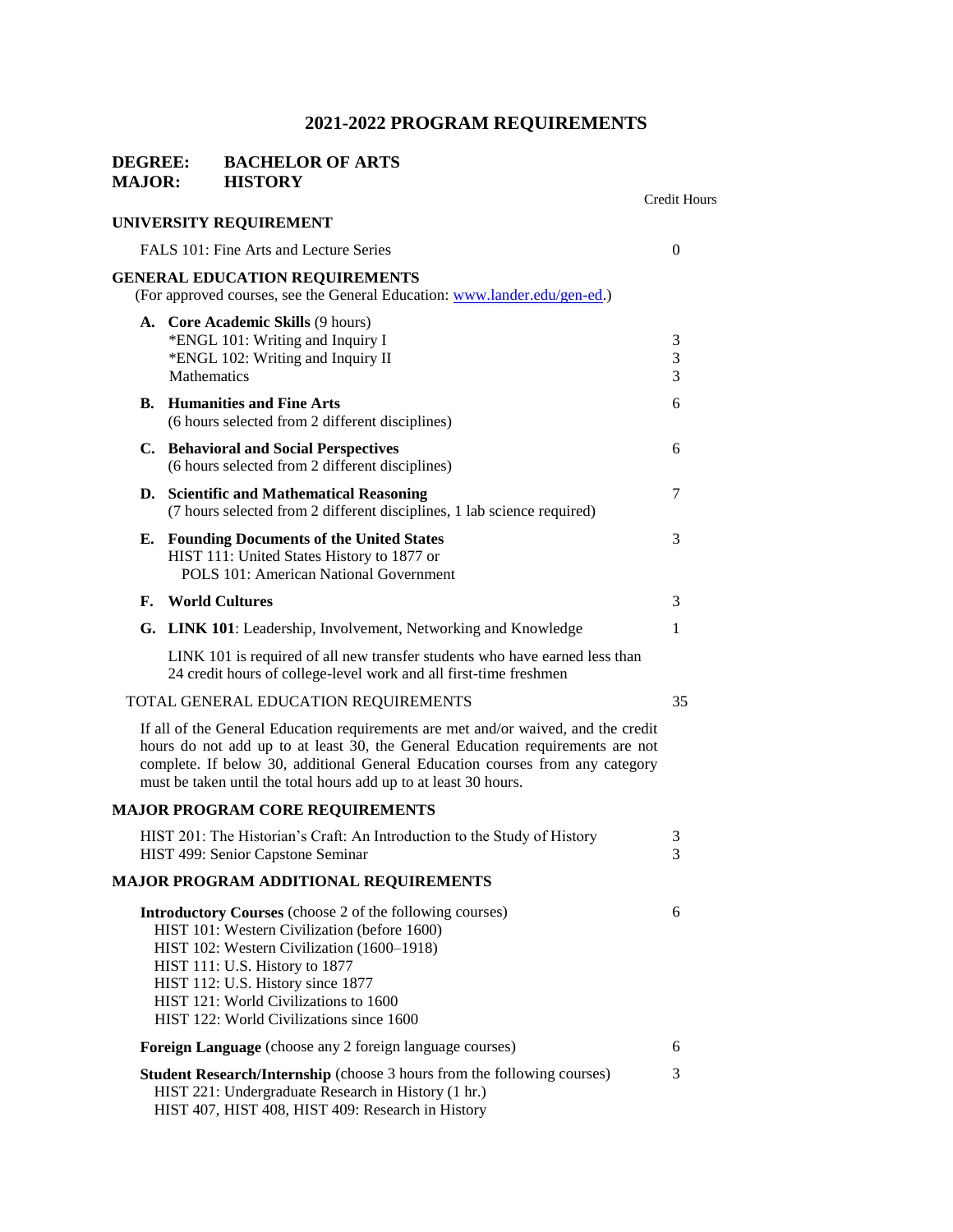HIST 490: Internship HIST 491: Public History Internship

## **MAJOR PROGRAM ELECTIVES (21 hours)**

| HIST 300-level or higher                                                                          | 3   |
|---------------------------------------------------------------------------------------------------|-----|
| HIST 300-level or higher                                                                          |     |
| HIST 300-level or higher                                                                          | 3   |
| HIST 300-level or higher                                                                          | 3   |
| HIST 300-level or higher                                                                          | 3   |
| HIST 300-level or higher                                                                          | 3   |
| HIST 300-level or higher                                                                          | 3   |
| TOTAL MAJOR PROGRAM REQUIREMENTS                                                                  | 42  |
| <b>ADDITIONAL ELECTIVES</b>                                                                       | 43  |
| Up to 6 credit hours may need to be 300-level or above<br>The remaining hours may be at any level |     |
| <b>TOTAL FOR BA DEGREE</b>                                                                        | 120 |
|                                                                                                   |     |

\* Students must earn "C" or better.

## **NOTES:**

The Foreign Language courses in the Major Program Additional Requirements are recommended to be from the same language, such as SPAN 101 and SPAN 102, but this is not a requirement.

Coursework must include at least 30 credit hours earned at 300-level or above, of which 12 credit hours must be in the major.

> See 4-year major guides for recommended order in which to take courses [https://www.lander.edu/academics/registrars-office/resources/major-guides.](https://www.lander.edu/academics/registrars-office/resources/major-guides)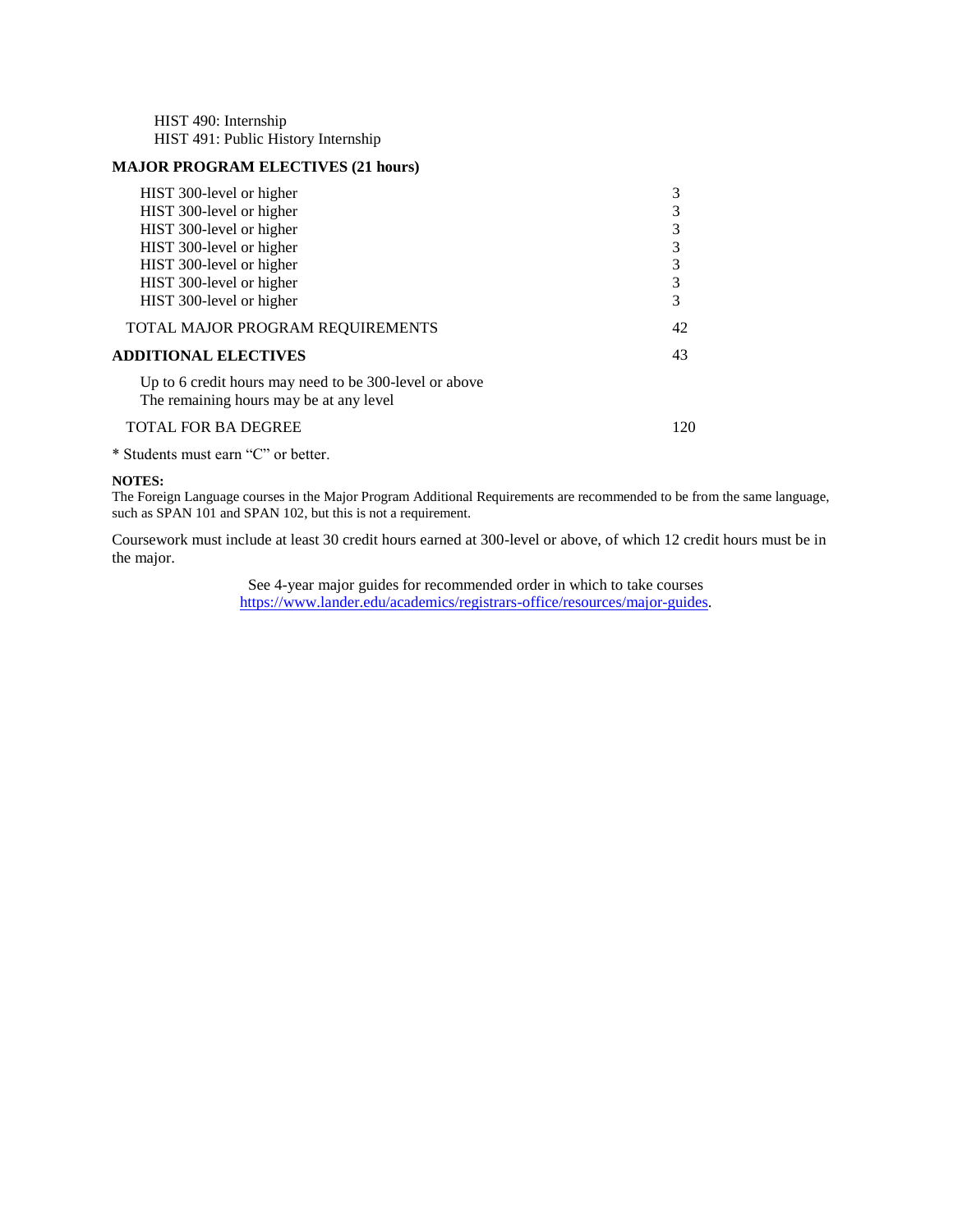## **DEGREE: BACHELOR OF SCIENCE MAJOR: HISTORY**

|                                                      |                                                                                                                                                                                                                                                                                                                             | Credit Hours |  |
|------------------------------------------------------|-----------------------------------------------------------------------------------------------------------------------------------------------------------------------------------------------------------------------------------------------------------------------------------------------------------------------------|--------------|--|
|                                                      | UNIVERSITY REQUIREMENT                                                                                                                                                                                                                                                                                                      |              |  |
| FALS 101: Fine Arts and Lecture Series               |                                                                                                                                                                                                                                                                                                                             |              |  |
|                                                      | <b>GENERAL EDUCATION REQUIREMENTS</b><br>(For approved courses, see the General Education: www.lander.edu/gen-ed.)                                                                                                                                                                                                          |              |  |
|                                                      | A. Core Academic Skills (9 hours)<br>*ENGL 101: Writing and Inquiry I<br>*ENGL 102: Writing and Inquiry II<br>Mathematics                                                                                                                                                                                                   | 3<br>3<br>3  |  |
|                                                      | <b>B.</b> Humanities and Fine Arts<br>(6 hours selected from 2 different disciplines)                                                                                                                                                                                                                                       | 6            |  |
|                                                      | C. Behavioral and Social Perspectives<br>(6 hours selected from 2 different disciplines)                                                                                                                                                                                                                                    | 6            |  |
|                                                      | D. Scientific and Mathematical Reasoning<br>(7 hours selected from 2 different disciplines, 1 lab science required)                                                                                                                                                                                                         | 7            |  |
|                                                      | <b>E.</b> Founding Documents of the United States<br>HIST 111: United States History to 1877 or<br>POLS 101: American National Government                                                                                                                                                                                   | 3            |  |
| F.                                                   | <b>World Cultures</b>                                                                                                                                                                                                                                                                                                       | 3            |  |
|                                                      | G. LINK 101: Leadership, Involvement, Networking and Knowledge                                                                                                                                                                                                                                                              | 1            |  |
|                                                      | LINK 101 is required of all new transfer students who have earned less than<br>24 credit hours of college-level work and all first-time freshmen                                                                                                                                                                            |              |  |
|                                                      | TOTAL GENERAL EDUCATION REQUIREMENTS                                                                                                                                                                                                                                                                                        | 35           |  |
|                                                      | If all of the General Education requirements are met and/or waived, and the credit<br>hours do not add up to at least 30, the General Education requirements are not<br>complete. If below 30, additional General Education courses from any category<br>must be taken until the total hours add up to at least 30 hours.   |              |  |
|                                                      | <b>MAJOR PROGRAM CORE REQUIREMENTS</b>                                                                                                                                                                                                                                                                                      |              |  |
|                                                      | HIST 201: The Historian's Craft: An Introduction to the Study of History<br>HIST 499: Senior Capstone Seminar                                                                                                                                                                                                               | 3<br>3       |  |
|                                                      | <b>MAJOR PROGRAM ADDITIONAL REQUIREMENTS</b>                                                                                                                                                                                                                                                                                |              |  |
|                                                      | <b>Introductory Courses</b> (Choose 6 hours from the following)<br>HIST 101: Western Civilization (before 1600)<br>HIST 102: Western Civilization (1600 – 1918)<br>HIST 111: U.S. History to 1877<br>HIST 112: U.S. History since 1877<br>HIST 121: World Civilizations to 1600<br>HIST 122: World Civilizations since 1600 | 6            |  |
|                                                      | <b>MAJOR PROGRAM ELECTIVES (24 credit hours)</b>                                                                                                                                                                                                                                                                            |              |  |
| HIST 300-level or higher<br>HIST 300-level or higher |                                                                                                                                                                                                                                                                                                                             |              |  |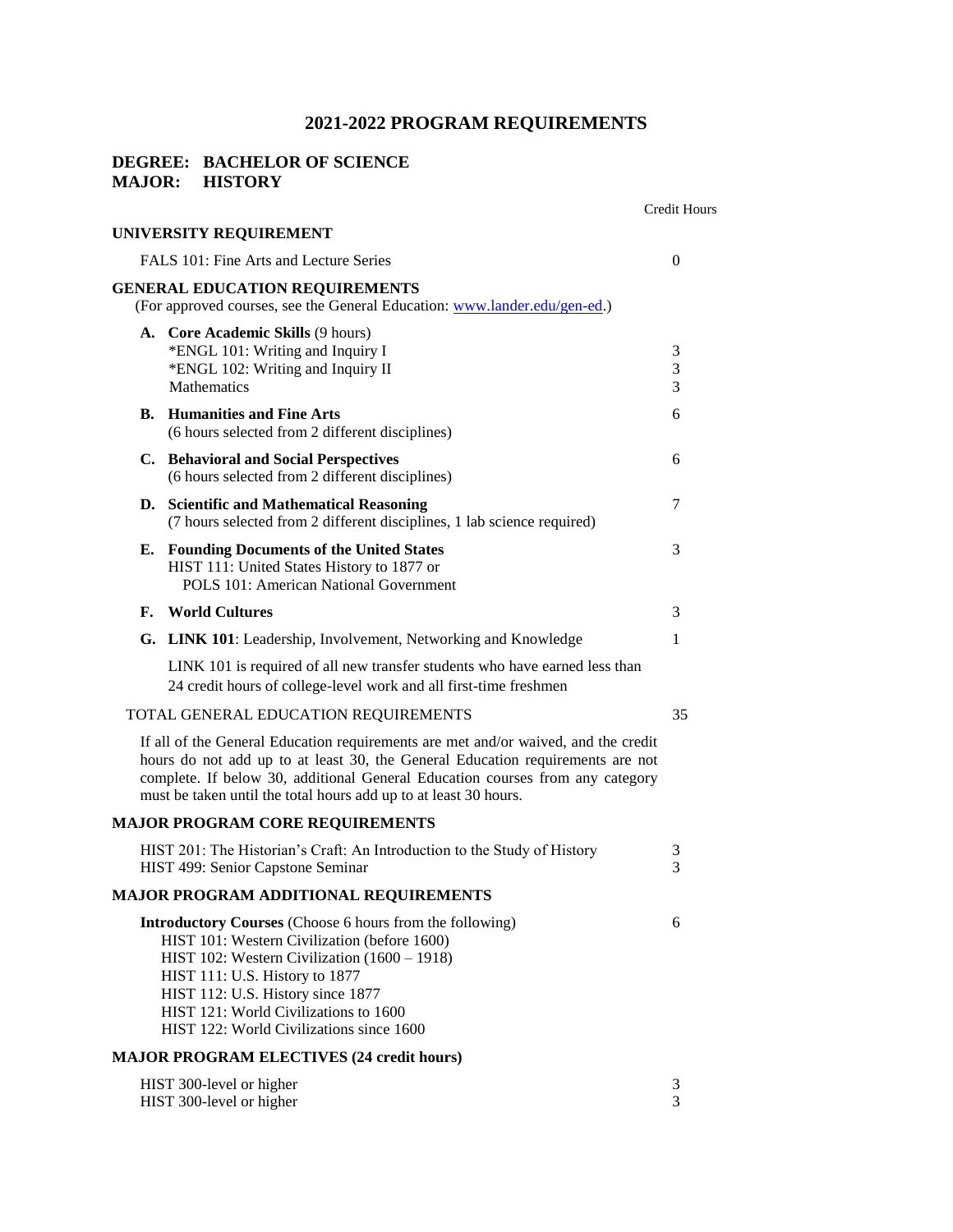| HIST 300-level or higher                                                                                      | 3   |
|---------------------------------------------------------------------------------------------------------------|-----|
| HIST 300-level or higher                                                                                      | 3   |
| HIST 300-level or higher                                                                                      | 3   |
| HIST 300-level or higher                                                                                      | 3   |
| HIST 300-level or higher                                                                                      | 3   |
| HIST 300-level or higher                                                                                      | 3   |
| TOTAL MAJOR PROGRAM REQUIREMENTS                                                                              | 36  |
| <b>ADDITIONAL ELECTIVES</b>                                                                                   | 49  |
| At least 3 credit hours may need to be 300-level or above<br>The remaining 46 hours may be 100-level or above |     |
| <b>TOTAL FOR BS DEGREE</b>                                                                                    | 120 |

\* Students must earn "C" or better.

Coursework must include at least 30 credit hours earned at 300-level or above, of which 12 credit hours must be in the major

> See 4-year major guides for recommended order in which to take courses <https://www.lander.edu/academics/registrars-office/resources/major-guides>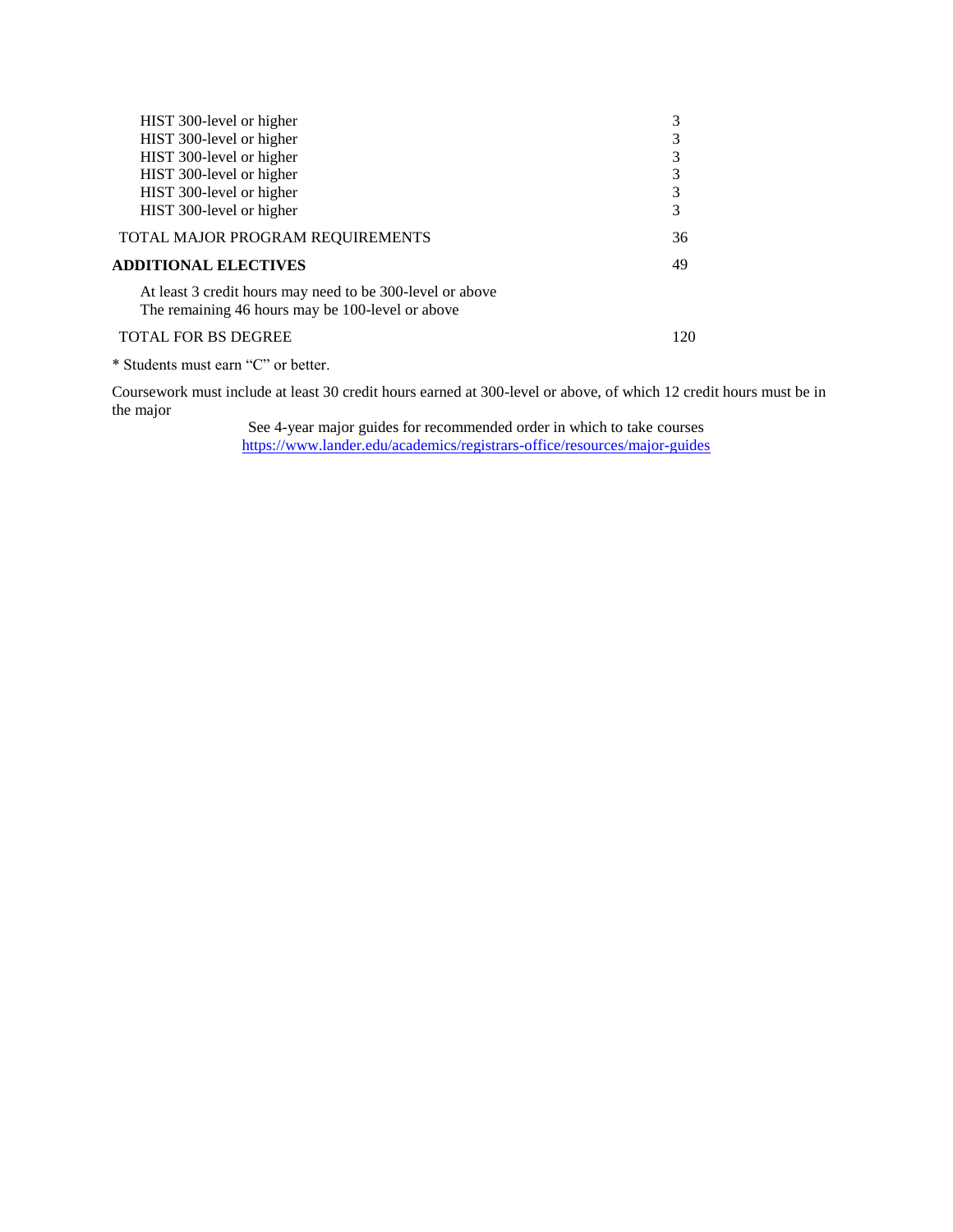## **DEGREE: BACHELOR OF SCIENCE MAJOR: HISTORY EMPHASIS: PUBLIC HISTORY**

## **Credit Hours UNIVERSITY REQUIREMENT**  FALS 101: Fine Arts and Lecture Series 0 **GENERAL EDUCATION REQUIREMENTS** (For approved courses, see the General Education: [www.lander.edu/gen-ed.\)](http://www.lander.edu/gen-ed) **A. Core Academic Skills**  ENGL 101: Writing and Inquiry I 3 ENGL 102: Writing and Inquiry II 3 Mathematics 3 **B. Humanities and Fine Arts** (6 hours selected from 2 difference disciplines) 6 **C. Behavioral and Social Perspectives**  (6 hours selected from 2 difference disciplines) 6 **D. Scientific and Mathematical Reasoning** (7 hours selected from 2 difference disciplines, 1 lab science required) 7 **E. Founding Documents of the United States** 3 HIST 111: United States History to 1877or POLS 101: American National Government **F. World Cultures** 3 **G.** LINK 101: Leadership, Involvement, Networking and Knowledge 1 LINK 101 is required of all new transfer students who have earned less than 24 credit hours of college-level work and all first-time freshmen. TOTAL GENERAL EDUCATION REQUIREMENTS 35

If all of the General Education requirements are met and/or waived, and the credit hours do not add up to at least 30, the General Education requirements are not complete. If below 30, additional General Education courses from any category must be taken until the total hours add up to at least 30 hours.

#### **MAJOR PROGRAM CORE REQUIREMENTS**

| HIST 201: The Historian's Craft            | 3 |
|--------------------------------------------|---|
| HIST 499: Senior Capstone Seminar          | 3 |
| MAJOR PROGRAM ADDITIONAL REQUIREMENTS      |   |
| Choose 6 hours from the following:         | 6 |
| HIST 101: Western Civilization I           |   |
| HIST102: Western Civilization II           |   |
| HIST 111: United States History to 1877    |   |
| HIST 112: United States History Since 1877 |   |
| HIST 121: World Civilizations to 1600      |   |
| HIST 122: World Civilizations Since 1600   |   |
| <b>MAJOR PROGRAM EMPHASIS REQUIREMENTS</b> |   |
| HIST 380: Introduction to Public History   | 3 |
| HIST 385: Oral and Local History or        | 3 |
| HIST 386: Memory and Memorialization       |   |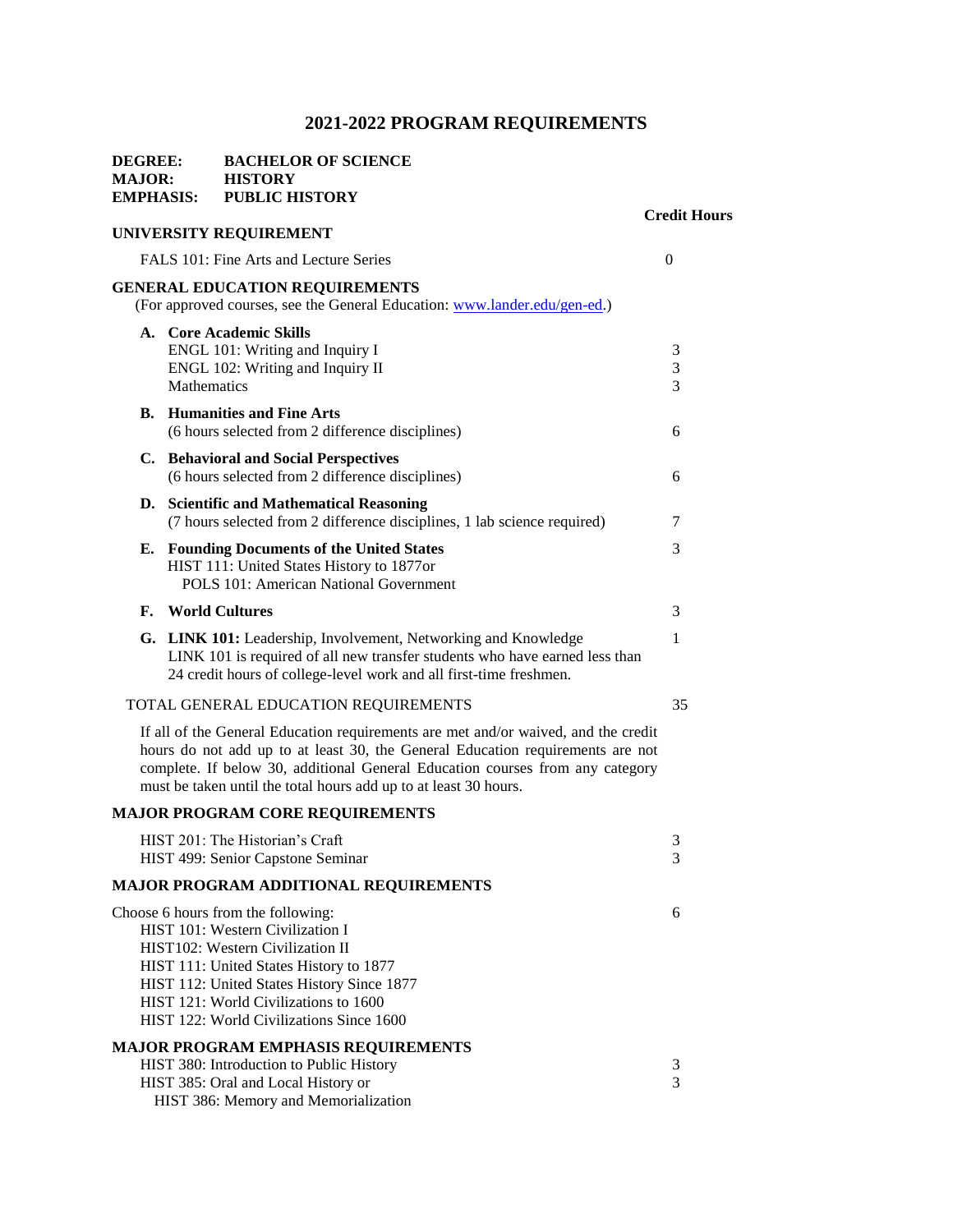| <b>Content Electives</b> (Choose 6 hours from the following)<br>HIST 385 or 386 (if not taken to fulfill emphasis requirements listed above)<br>HIST 407, 408, and/or 409: Research in History (no more than 3 hours)<br>HIST 442: Special Topics in Public History<br>HIST 491: Public History Internship                                                        | 6           |
|-------------------------------------------------------------------------------------------------------------------------------------------------------------------------------------------------------------------------------------------------------------------------------------------------------------------------------------------------------------------|-------------|
| Collaboration and Communication (Choose 3 hours from the following)<br><b>ENGL 275: Business Communication</b><br><b>ENGL 373: Writing and Research Methods</b><br>MEDA 200: Media Skills<br>MEDA 341: Introduction to Public Relations<br>POLS 217: Introduction to Public Administration<br>SOCI 315: Non-Profit Organizations<br>SPCH 101: Speech Fundamentals | 3           |
| <b>Technology</b> (Choose 3 hours from the following)<br>CIS 102: Application Software<br>JOUR 303: Introduction to Web Design<br>MEDA 204: Communications Design<br>MEDA 219: Communications Photography<br>MEDA 301: Special Topics in Mass Communication<br>MEDA 311: The Art of the Podcast<br>MEDA 351: Social Media<br>MEDA 370: Documentary Films          | 3           |
| <b>MAJOR PROGRAM ELECTIVES</b>                                                                                                                                                                                                                                                                                                                                    |             |
| HIST 300-level or higher<br>HIST 300-level or higher<br>HIST 300-level or higher                                                                                                                                                                                                                                                                                  | 3<br>3<br>3 |
| TOTAL MAJOR PROGRAM REQUIREMENTS                                                                                                                                                                                                                                                                                                                                  | 39          |
| <b>ADDITIONAL ELECTIVES</b>                                                                                                                                                                                                                                                                                                                                       | 46          |
| At least 6 credit hours may need to be 300-level or above<br>The remaining 40 hours may be 100-level or above                                                                                                                                                                                                                                                     |             |
| <b>TOTAL FOR BS DEGREE</b>                                                                                                                                                                                                                                                                                                                                        | 120         |

Coursework must include at least 30 hours earned in 300 or above level courses, of which 12 hours must be in the major.

> See 4-year major guides for recommended order in which to take courses <https://www.lander.edu/academics/registrars-office/resources/major-guides>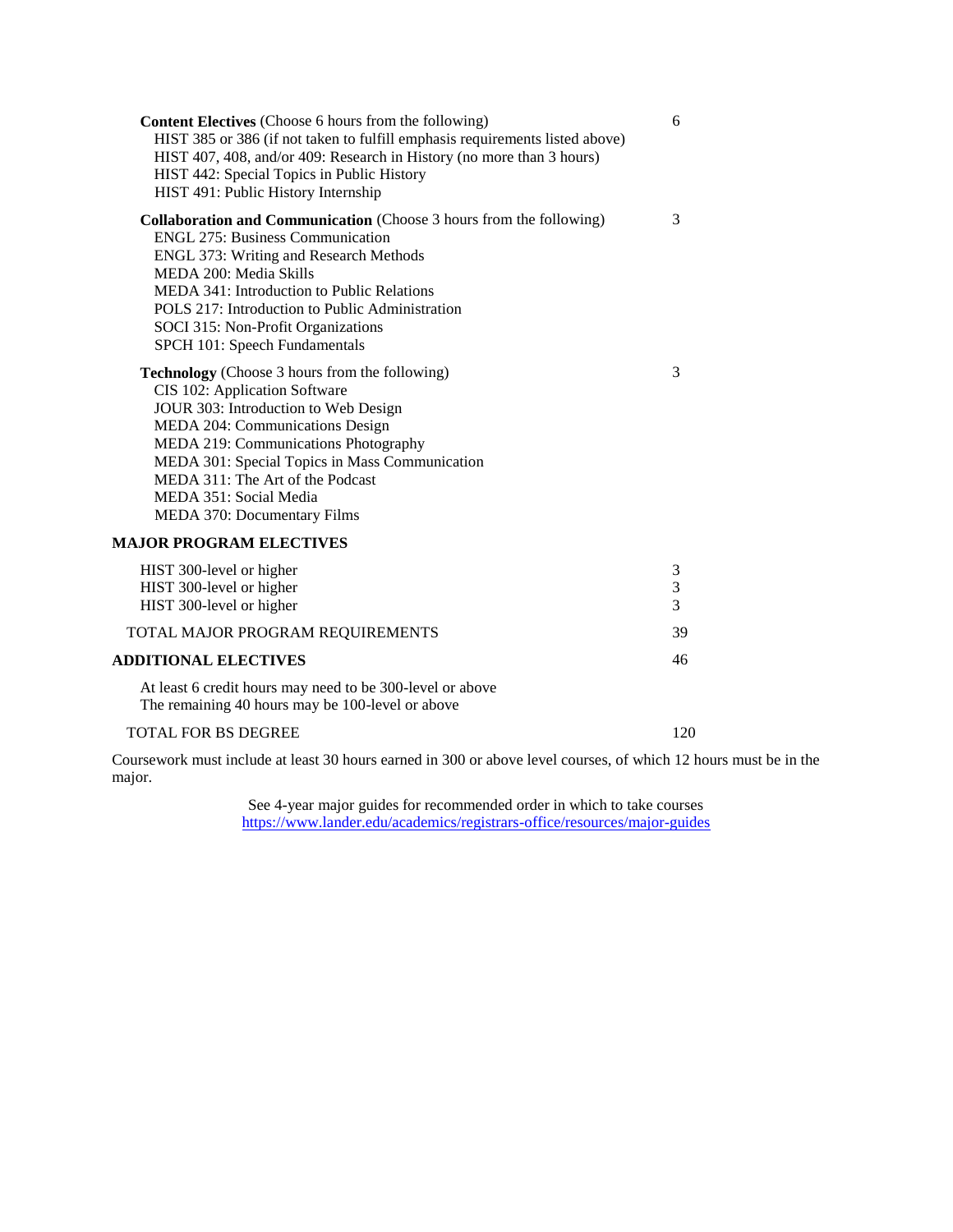| <b>DEGREE:</b><br><b>MAJOR:</b><br><b>CERTIFICATION:</b> |                                                                                                               | <b>BACHELOR OF SCIENCE</b><br><b>HISTORY</b><br><b>SECONDARY SOCIAL STUDIES TEACHER</b>                                                                                                                                                                                                                                   |                                                                  |
|----------------------------------------------------------|---------------------------------------------------------------------------------------------------------------|---------------------------------------------------------------------------------------------------------------------------------------------------------------------------------------------------------------------------------------------------------------------------------------------------------------------------|------------------------------------------------------------------|
|                                                          |                                                                                                               |                                                                                                                                                                                                                                                                                                                           | <b>Credit Hours</b>                                              |
|                                                          | UNIVERSITY REQUIREMENT                                                                                        |                                                                                                                                                                                                                                                                                                                           |                                                                  |
|                                                          |                                                                                                               | FALS 101: Fine Arts and Lecture Series                                                                                                                                                                                                                                                                                    | $\theta$                                                         |
|                                                          |                                                                                                               | <b>GENERAL EDUCATION REQUIREMENTS</b>                                                                                                                                                                                                                                                                                     |                                                                  |
|                                                          |                                                                                                               | (For approved courses, see the General Education: www.lander.edu/gen-ed.)                                                                                                                                                                                                                                                 |                                                                  |
|                                                          | A. Core Academic Skills (9 hours)<br>Mathematics                                                              | *ENGL 101: Writing and Inquiry I<br>*ENGL 102: Writing and Inquiry II                                                                                                                                                                                                                                                     | 3<br>3<br>3                                                      |
|                                                          | <b>B.</b> Humanities and Fine Arts                                                                            | (6 hours selected from 2 different disciplines)                                                                                                                                                                                                                                                                           | 6                                                                |
|                                                          |                                                                                                               | C. Behavioral and Social Perspectives<br>*POLS 101: American National Government<br>*PSYC 101: General Psychology                                                                                                                                                                                                         | 6                                                                |
|                                                          | 1 lab science                                                                                                 | D. Scientific and Mathematical Reasoning<br>(7 hours selected from 2 different disciplines, 1 lab science required)<br><b>MATH 211: Statistical Methods I</b>                                                                                                                                                             | 3<br>$\overline{4}$                                              |
|                                                          |                                                                                                               | E. Founding Documents of the United States<br>*HIST 111: United States History to 1877                                                                                                                                                                                                                                    | 3                                                                |
| F.                                                       | <b>World Cultures</b>                                                                                         |                                                                                                                                                                                                                                                                                                                           | 3                                                                |
|                                                          |                                                                                                               | G. LINK 101: Leadership, Involvement, Networking and Knowledge                                                                                                                                                                                                                                                            | 1                                                                |
|                                                          |                                                                                                               | LINK 101 is required of all new transfer students who have earned less than<br>24 credit hours of college-level work and all first-time freshmen.                                                                                                                                                                         |                                                                  |
|                                                          |                                                                                                               | TOTAL GENERAL EDUCATION REQUIREMENTS                                                                                                                                                                                                                                                                                      | 35                                                               |
|                                                          |                                                                                                               | If all of the General Education requirements are met and/or waived, and the credit<br>hours do not add up to at least 30, the General Education requirements are not<br>complete. If below 30, additional General Education courses from any category<br>must be taken until the total hours add up to at least 30 hours. |                                                                  |
|                                                          |                                                                                                               | <b>MAJOR PROGRAM CORE REQUIREMENTS</b>                                                                                                                                                                                                                                                                                    |                                                                  |
|                                                          | HIST 499: Senior Capstone Seminar                                                                             | HIST 201: The Historian's Craft: An Introduction to the Study of History                                                                                                                                                                                                                                                  | 3<br>3                                                           |
|                                                          |                                                                                                               | <b>MAJOR PROGRAM ADDITIONAL REQUIREMENTS</b>                                                                                                                                                                                                                                                                              |                                                                  |
|                                                          | *HIST 112: U.S. History since 1877<br>*ECON 101: Economics in Society<br>*SOCI 101: Introduction to Sociology | *HIST 121: World Civilizations to 1600<br>*HIST 122: World Civilizations since 1600<br>*GEOG 101: Introduction to Geography<br>*HIST 451: Methods for Teachers of Secondary Social Studies                                                                                                                                | 3<br>$\mathfrak{Z}$<br>$\mathfrak 3$<br>$\mathfrak{Z}$<br>3<br>3 |
|                                                          |                                                                                                               |                                                                                                                                                                                                                                                                                                                           |                                                                  |